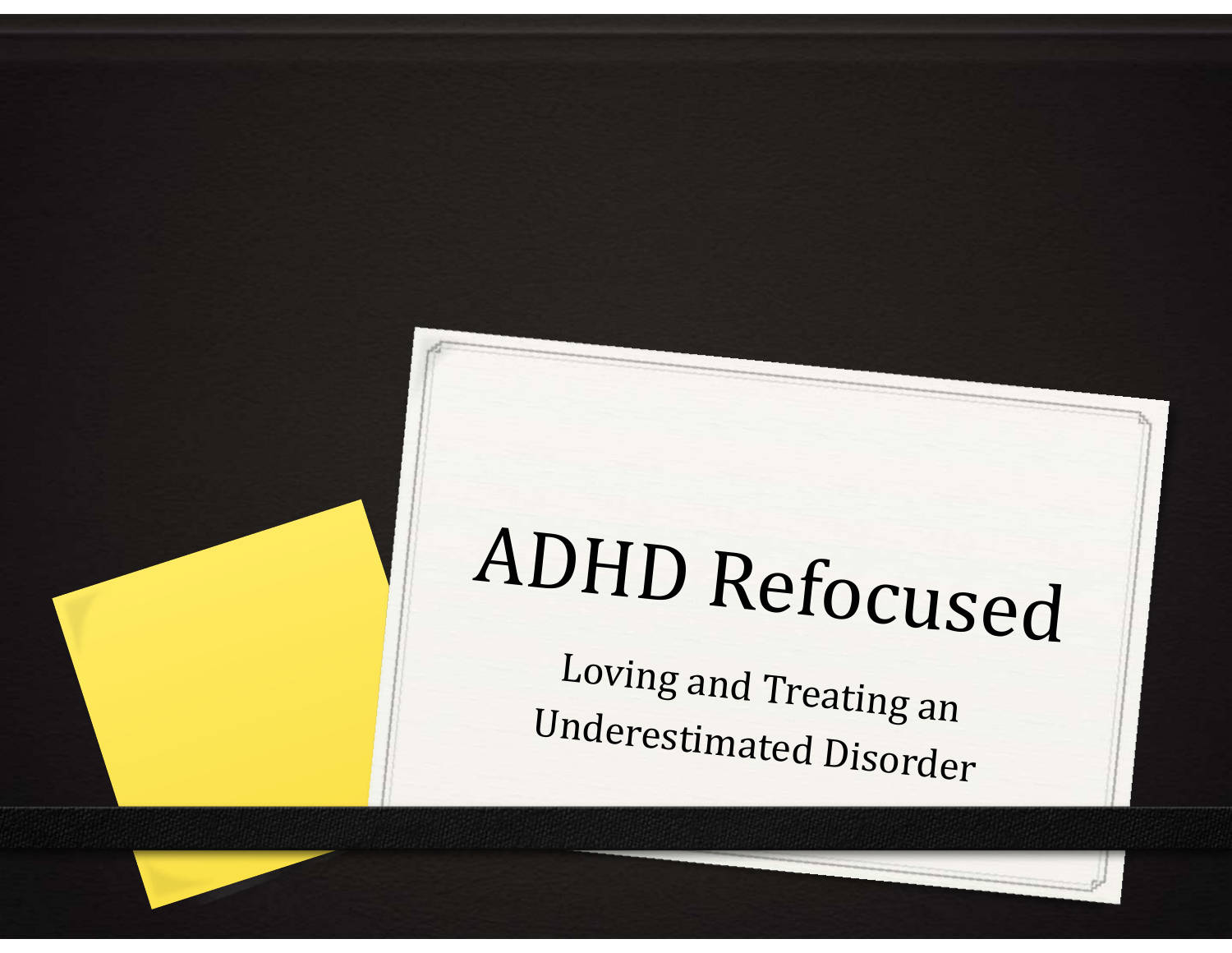# Who? What? Why?

❑School Psychologist □Postdoc/TASC group co-creator ❑ADHDer ❑ADHD Clinician ❑Welcome! **□Shared Experience** 

❑Modeling

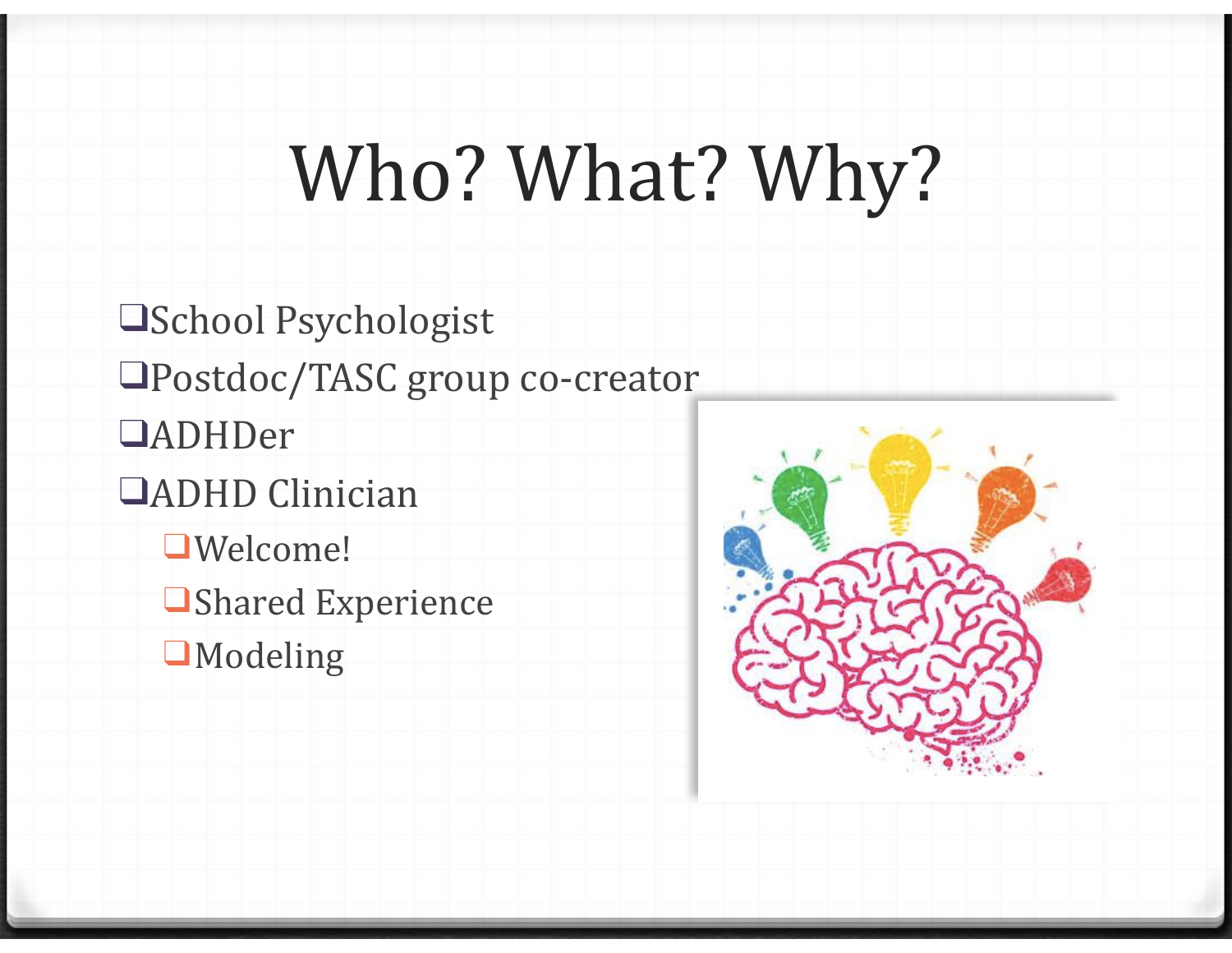# What is ADHD?

- $\Box$ A Neurodevelopmental disorder with onset in the developmental period, presenting with 6 or more symptoms prior to age 12
	- $\Box$ Impacts: attention, emotion regulation, social skills, task initiation, task completion, working memory, activity level and impulse control
	- ■Developmental Delay
- **OPredominantly a condition of childhood** 
	- $\square$ 80% won't grow out of it, 20% are up for debate
- □A diagnosis secondary to the presenting problem ■Occam's razor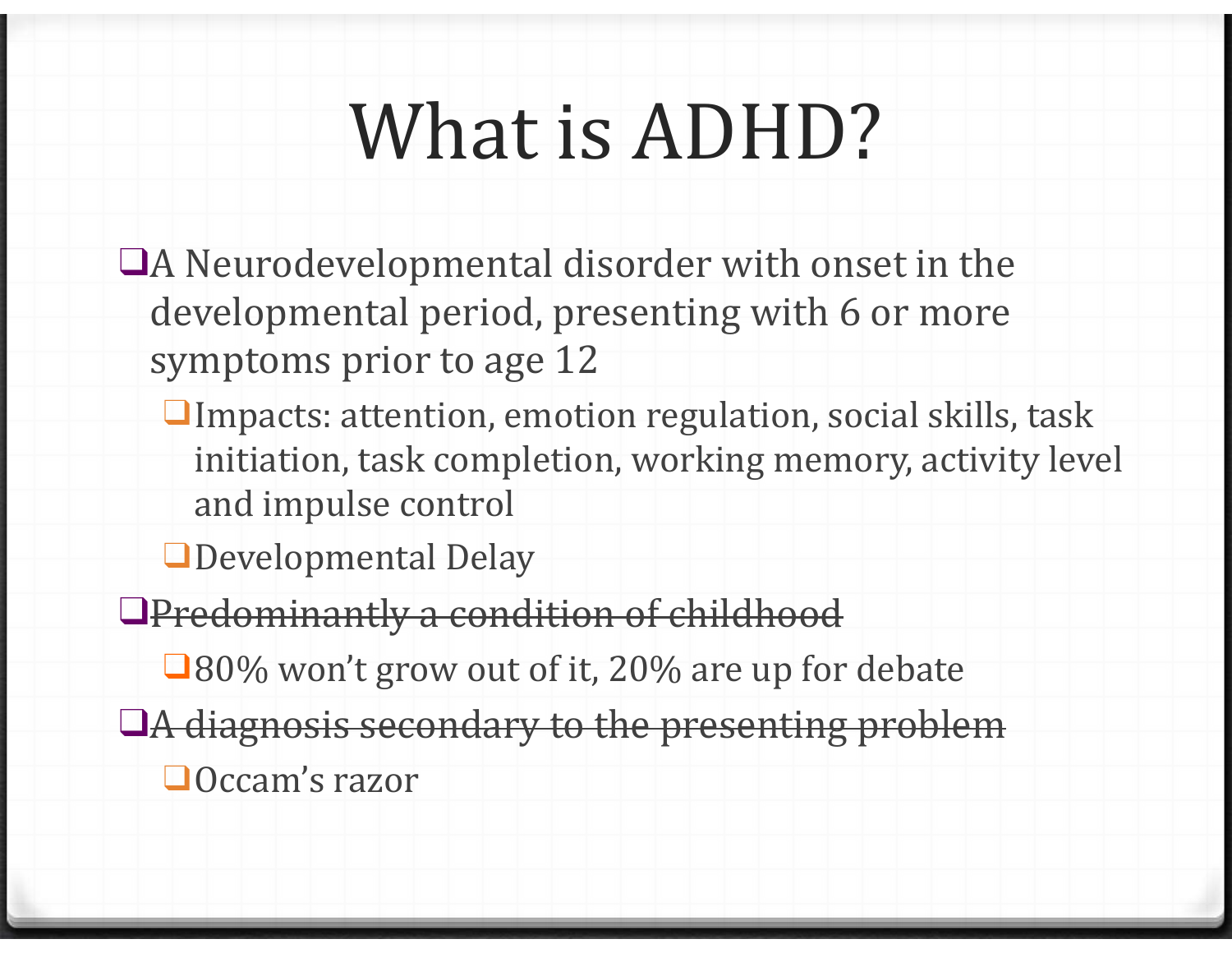# Ok, but really?

 $\square$ "ADHD is like having a collage for a brain when the rest of the world got a picture book"

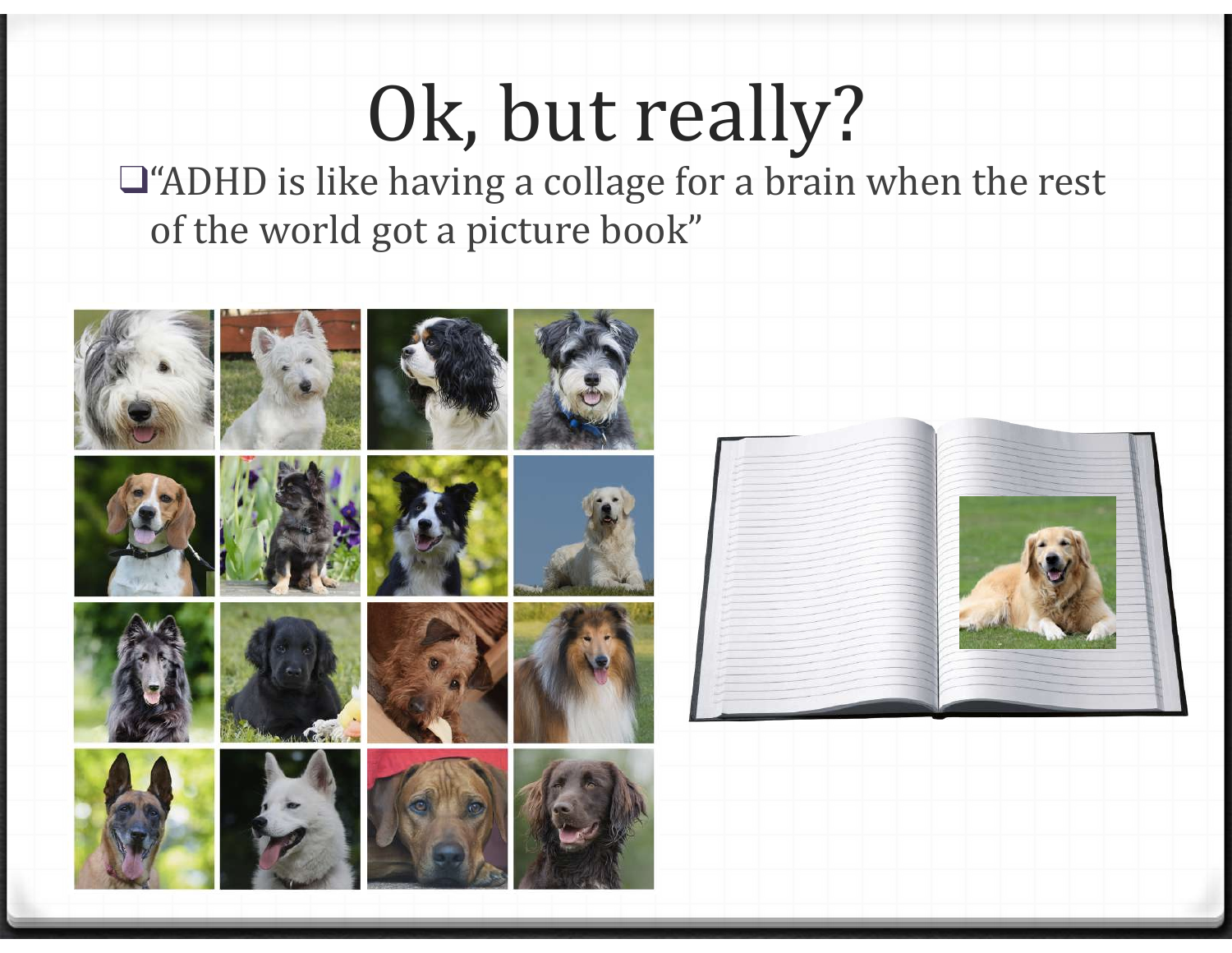## For many, a sleep disorder

□ADHD is a 24-hours-a-day disorder

□Organizing and Activating; Sustaining alertness

 $\Box$ Falling asleep

 $\Box$ Rumination, stimulus-seeking, circadian rhythm

- $\Box$ Quality of sleep
	- Hyperactivity
- $\Box$ Difficulty waking up
- **□Intrusive sleep**

**□Sudden, abrupt neurological disengagem—zzzz** 



Dlpng.com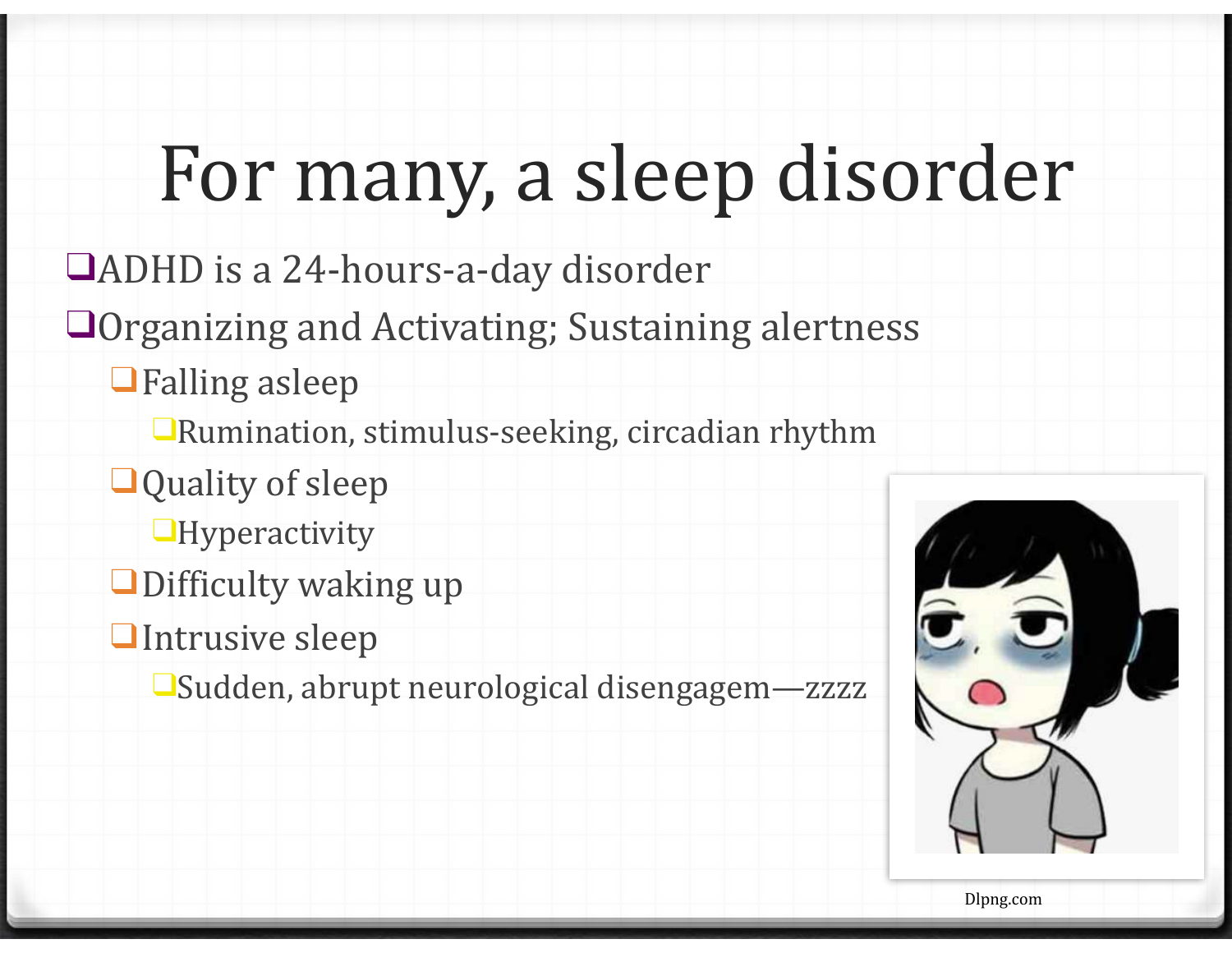# A Disorder of Chronic Stress

□Core features

□Emotional Dysregulation, EF Deficits, Always Late but Worth the Wait

□Negative Feedback

 $\Box$  Peer rejection (54% vs 14%, Mrug, et al 2012)

■Negative screams, positive whispers (van Meel, et al. 2005; Babinski 2019)

 $\Box$  Parent feedback

□20,000 papercuts

 $\Box$ "Comorbidity is the rule rather than the exception"

□Teen-onset Bipolar I, DMDD, ODD/CD, Anxiety, Depression, OCD, Tic Disorders, LD (plus sensory processing, motor delays)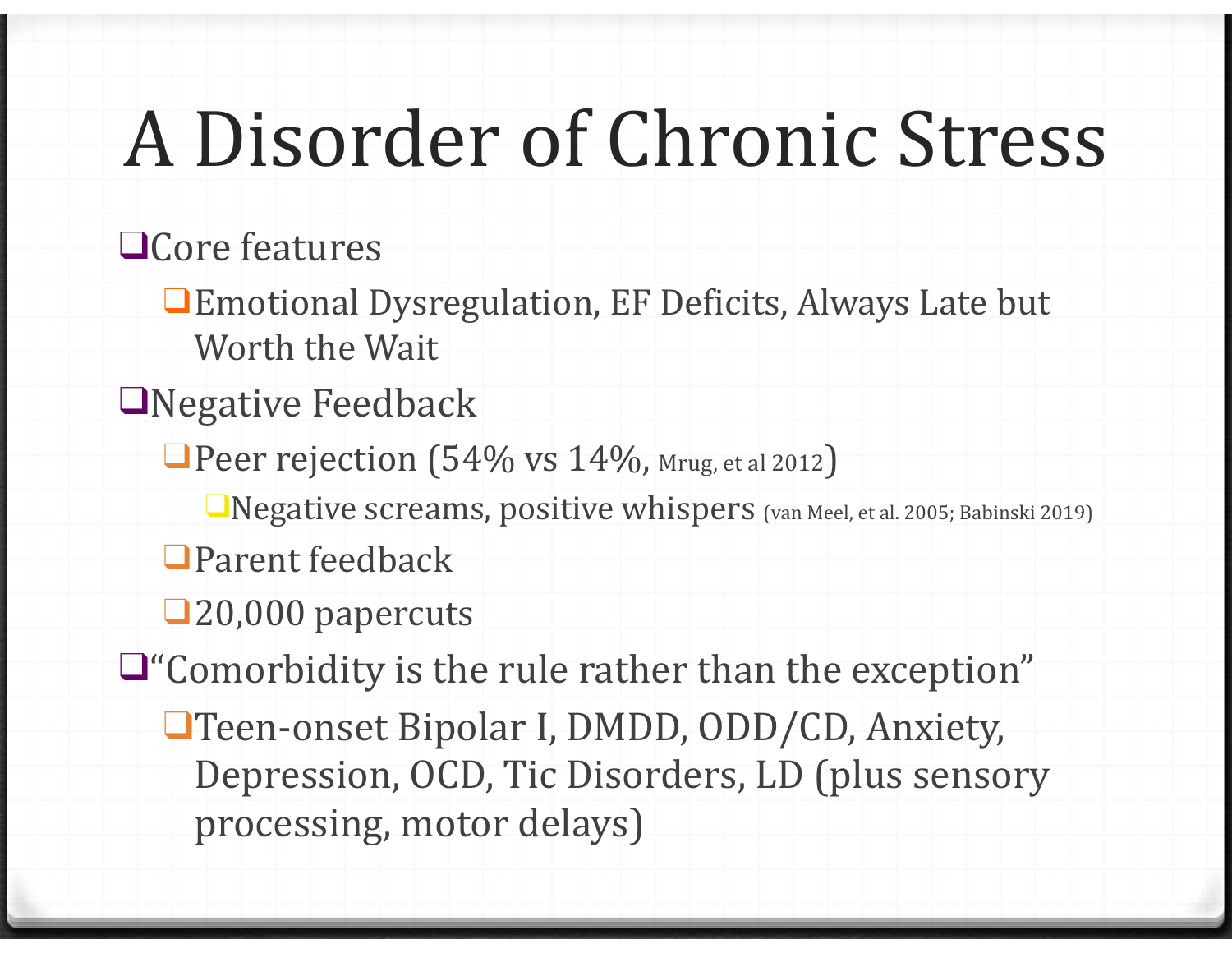An oversimplified developmental delay

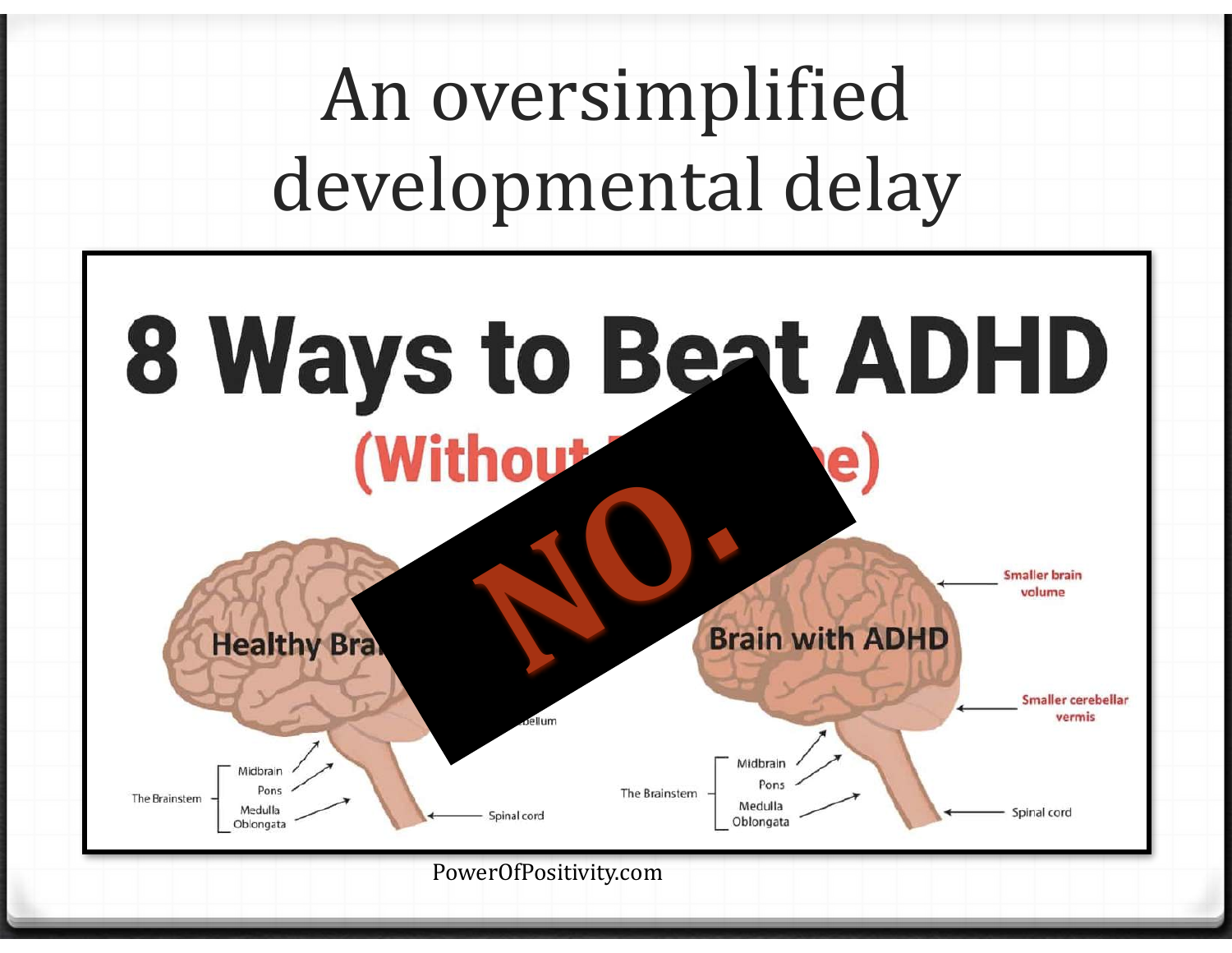# Oh look, a dog!



❑Intuitive ❑Curious **QHigh Energy (seemingly)** ❑Talkative ❑Loyal ❑Stubborn ❑Humorous ❑Hyperfocused/Distractible ❑Empathic ❑Stimulus-seeking ❑Optimistic □Strong sense of justice and fairness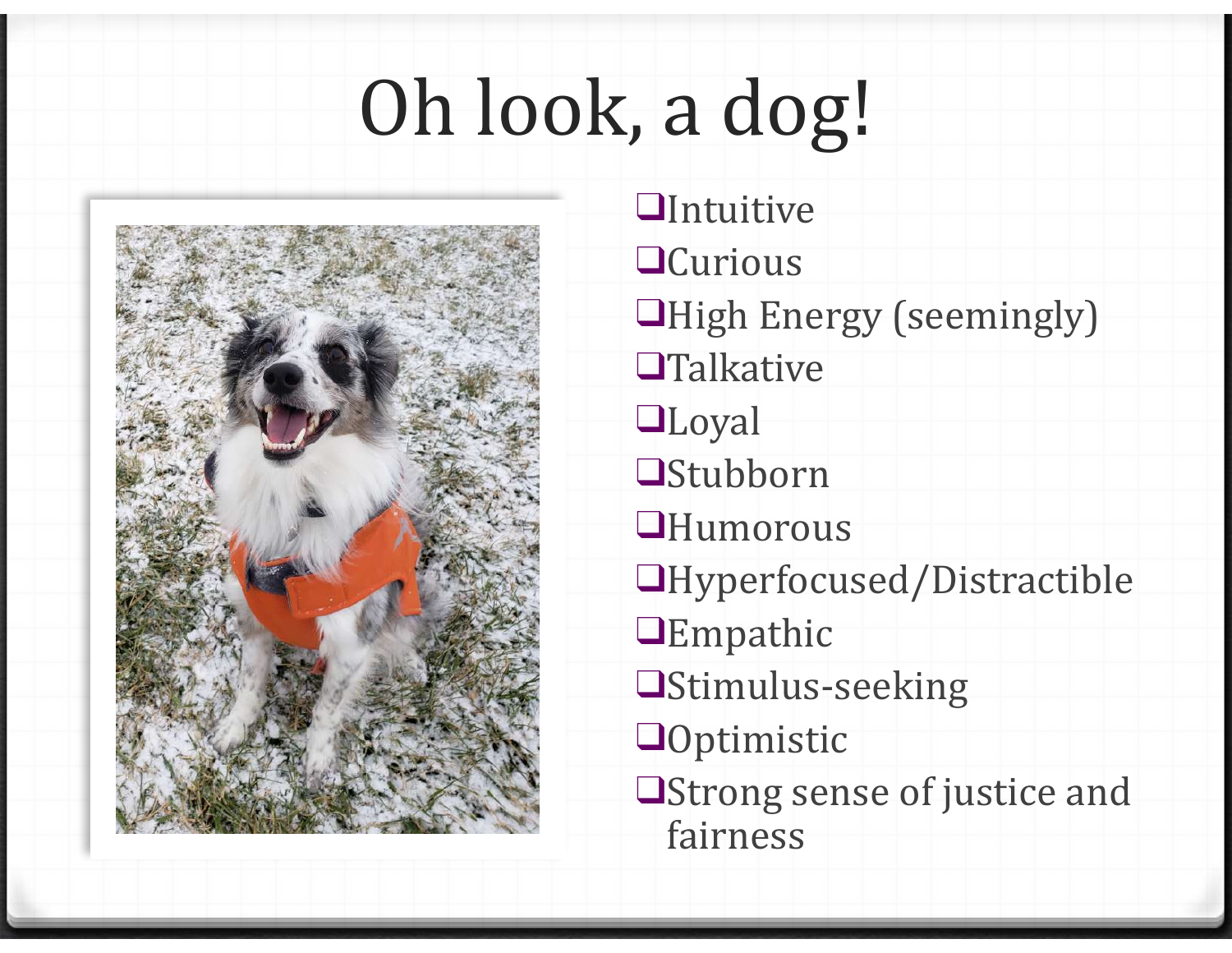# Low Tolerance for Boredom

- $\Box$ "The most riveting stimulus is physical pain. Worry and anxiety are the mental equivalent" -Hallowell
- ❑In ADHD:
	- $\Box$ Alcohol abuse is  $3x$  the general population
	- □ About 22% have a substance abuse disorder
	- $\Box$ BPD: 14%
		- $\Box$ But, in BPD 38% with 60% meeting criteria in childhood

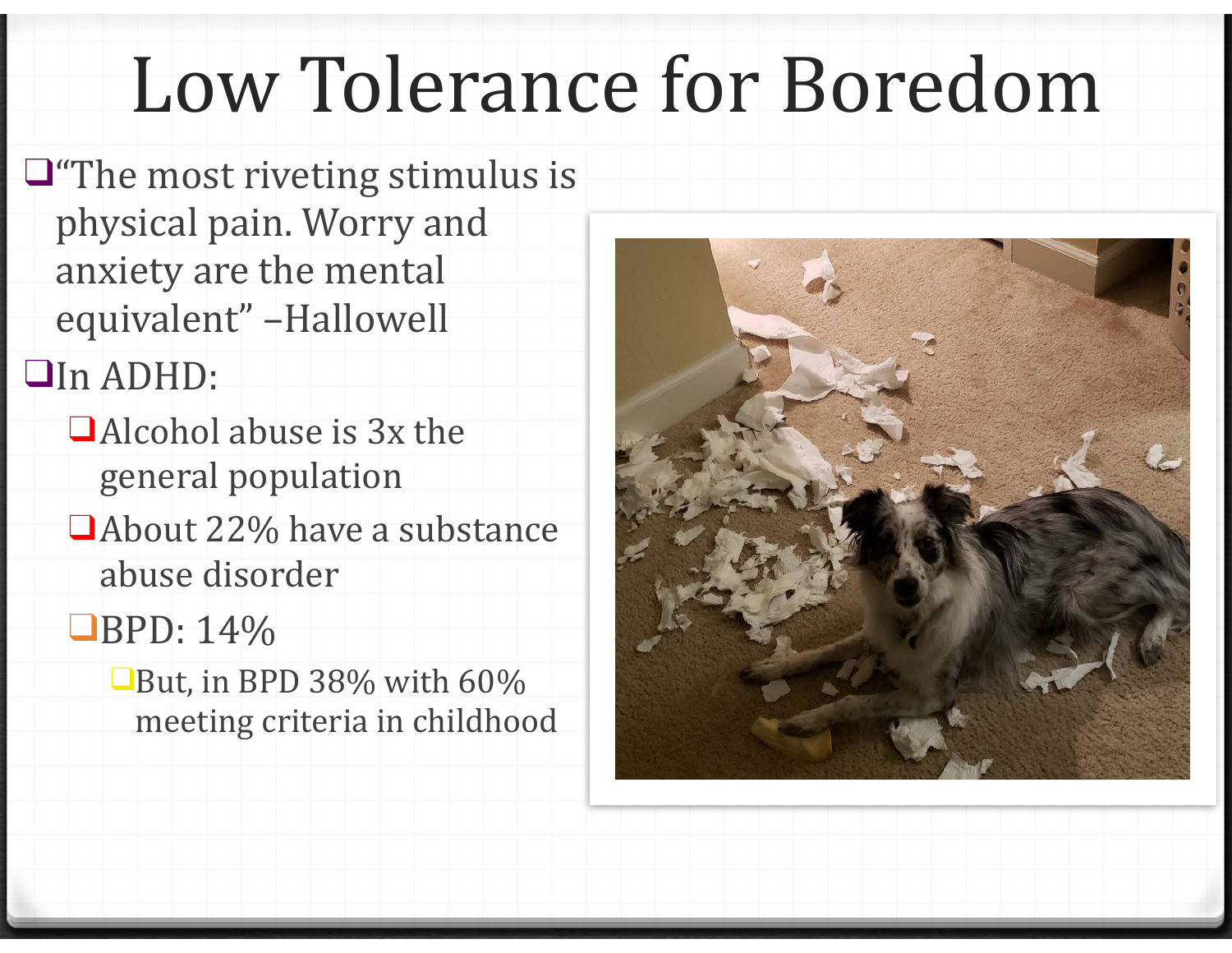#### Concrete and Optimistic

"The test of a first-rate intelligence is the ability to hold two opposed ideas in the mind at the same time and still retain the ability to function. One should, for example, be able to see that things are hopeless and yet be determined to make them otherwise." -F. Scott Fitzgerald

> ❑Empathy □Emotional dysregulation ❑Hyperfocus ❑Distractibility □Cognitive rigidity **□Time blindness □Stimulation seeking**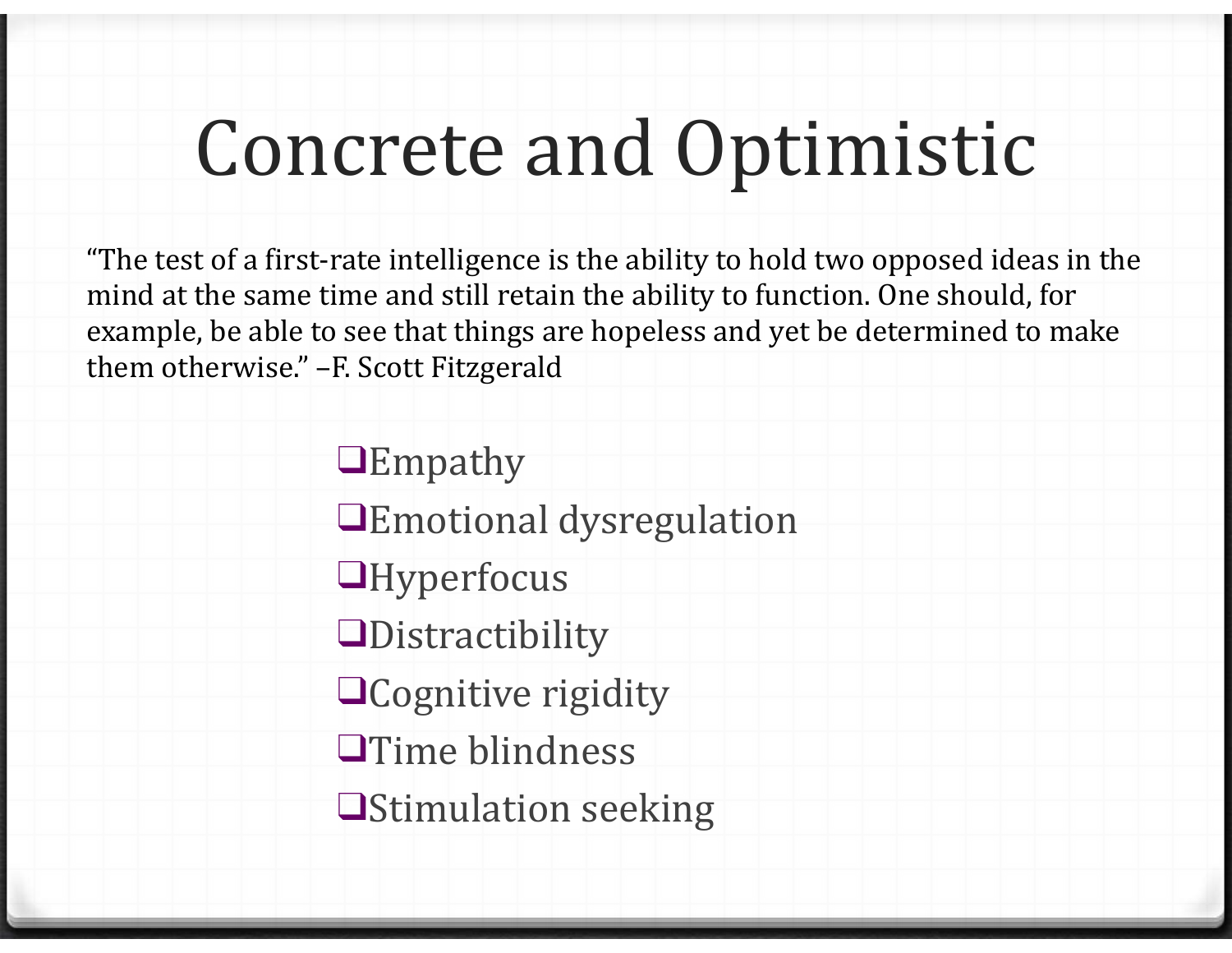### A Note About Notes

- $\Box$ If you have enough data to support it, PLEASE put it in the chart
	- $\Box$  The Paper Trail helps the client
	- □Validate and Remind Yourself
	- $\Box$ ADHD is part of the whole person you're treating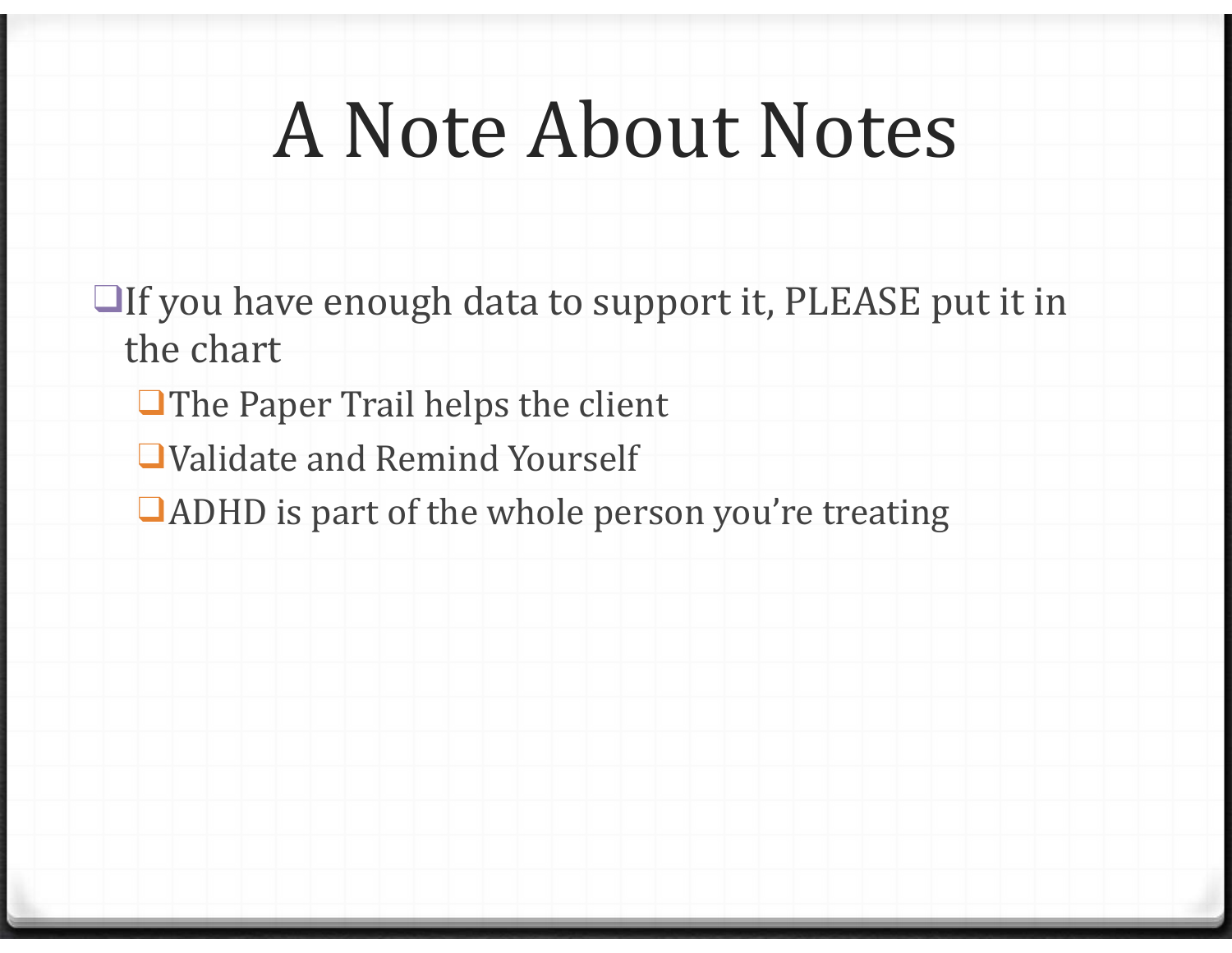# Assessment: Getting Started

❑Diagnosing 

- $\Box$ This is not a simple diagnosis, it's ok to consult and refer
- □To test or not to test?
- $\Box$ When to refer for evaluation (not an exhaustive list)
	- $\Box$ Challenges with Executive Function are interfering with:
		- $\Box$ Treatment or
		- ❑Daily living
		- ❑Self-concept
	- $\Box$  You want to refer for a medication evaluation
	- Your client would benefit from school or workplace accommodations
	- $\Box$  Your client requests it/wants validation
	- $\blacksquare$  Treatment is stuck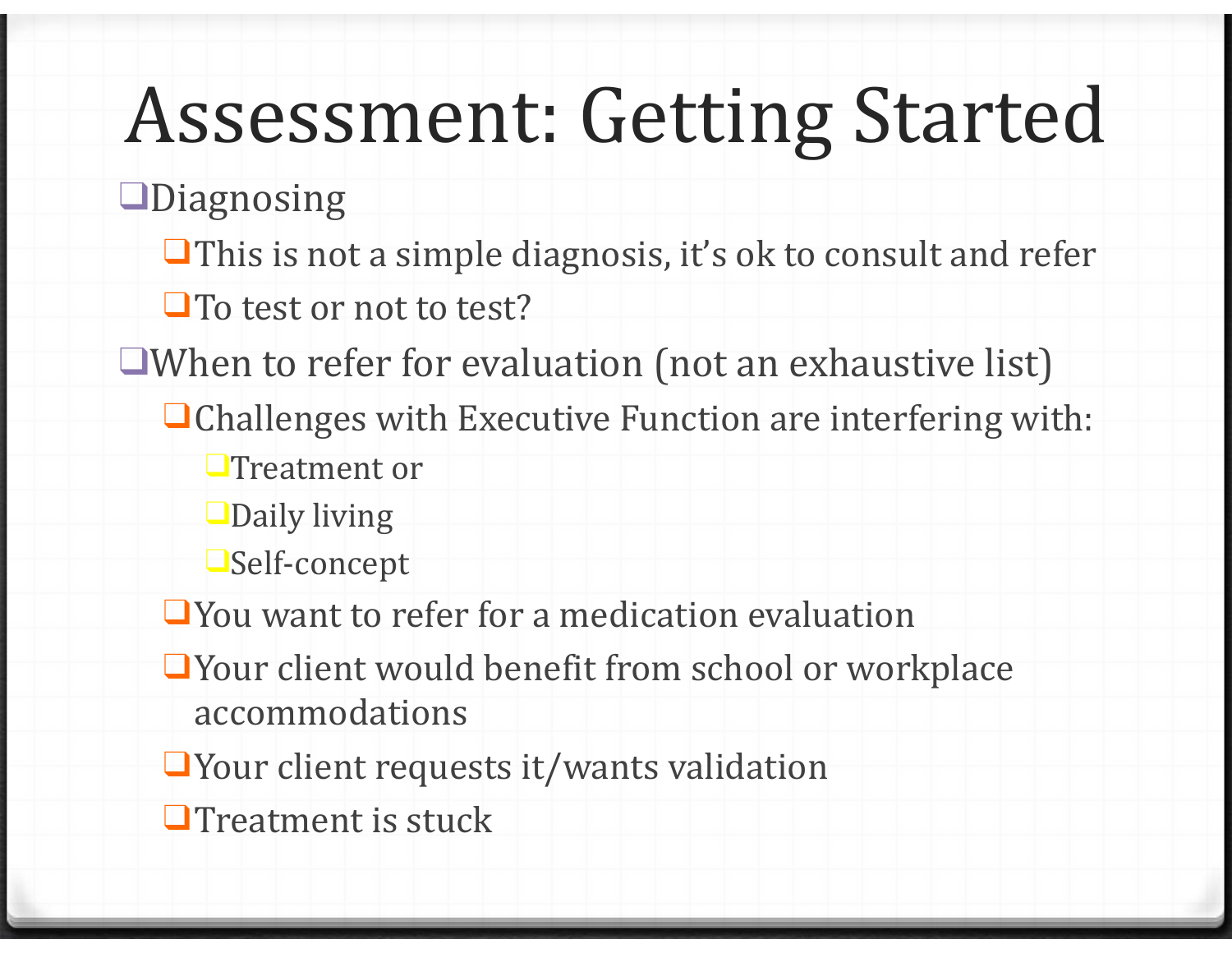#### Treatments: Getting Started

#### □Treating ADHD

**□Behavioral Interventions: Behavior planning, visual supports,** self-monitoring, video/self-modeling

❑CBT 

❑Mindfulness 

□Treating ADHDers: CBT, ACT, DBT, Mindfulness, CPT, ERP

❑Adapt/Accommodate 

**□Expect response latency** 

**□Concrete, explicit, VISUAL expectations where appropriate** 

**U**More repetition

❑Visual Supports 

 $\Box$ Integrate psychoeducation/basic principles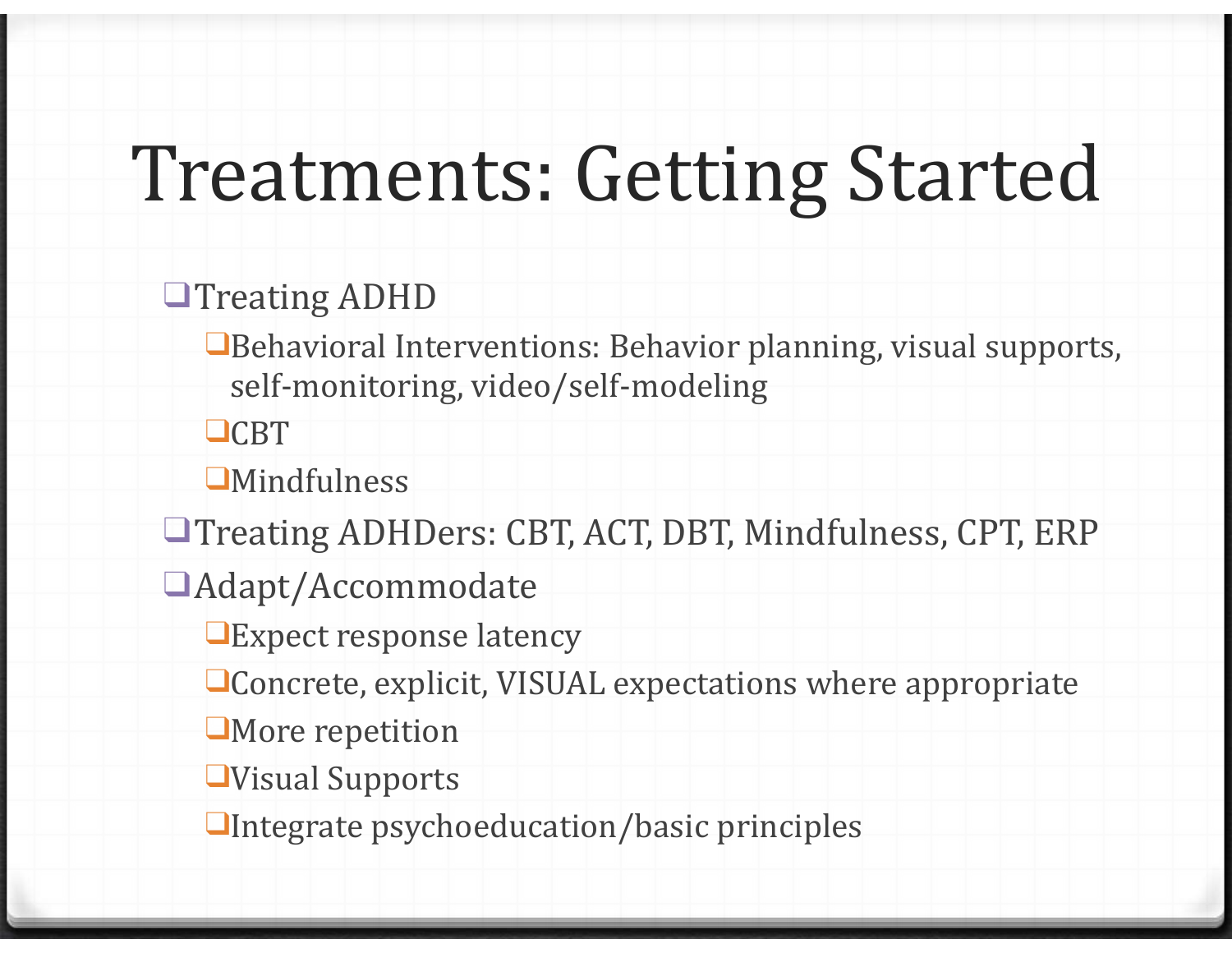## Basic Principles

- $\Box$  Be Excited. Make friends with it.
- $\Box$ Psychoeducation might feel too easy, but it's one of the most powerful tools in your ADHD kit
	- □The Eyeball Rule
	- $\Box$ EF Support with their history in mind (remember that skewed perception of consequences)
	- □Novelty, irreverence and humor
	- $\Box$ "The world wasn't built for us, but we have to figure out how to navigate it anyway"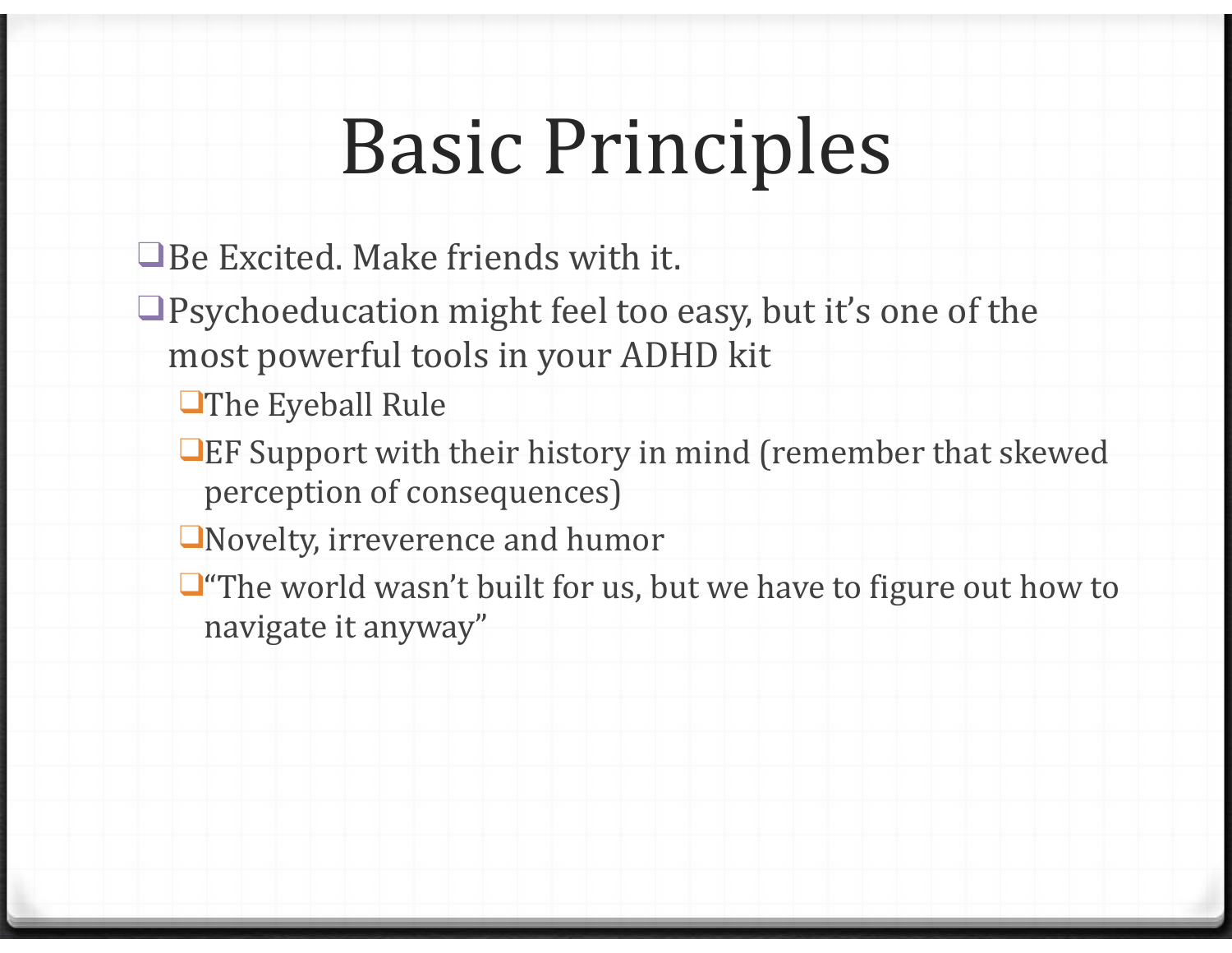#### Basic Principles

 $\Box$  The venn diagram of urgent and important is one concentric circle

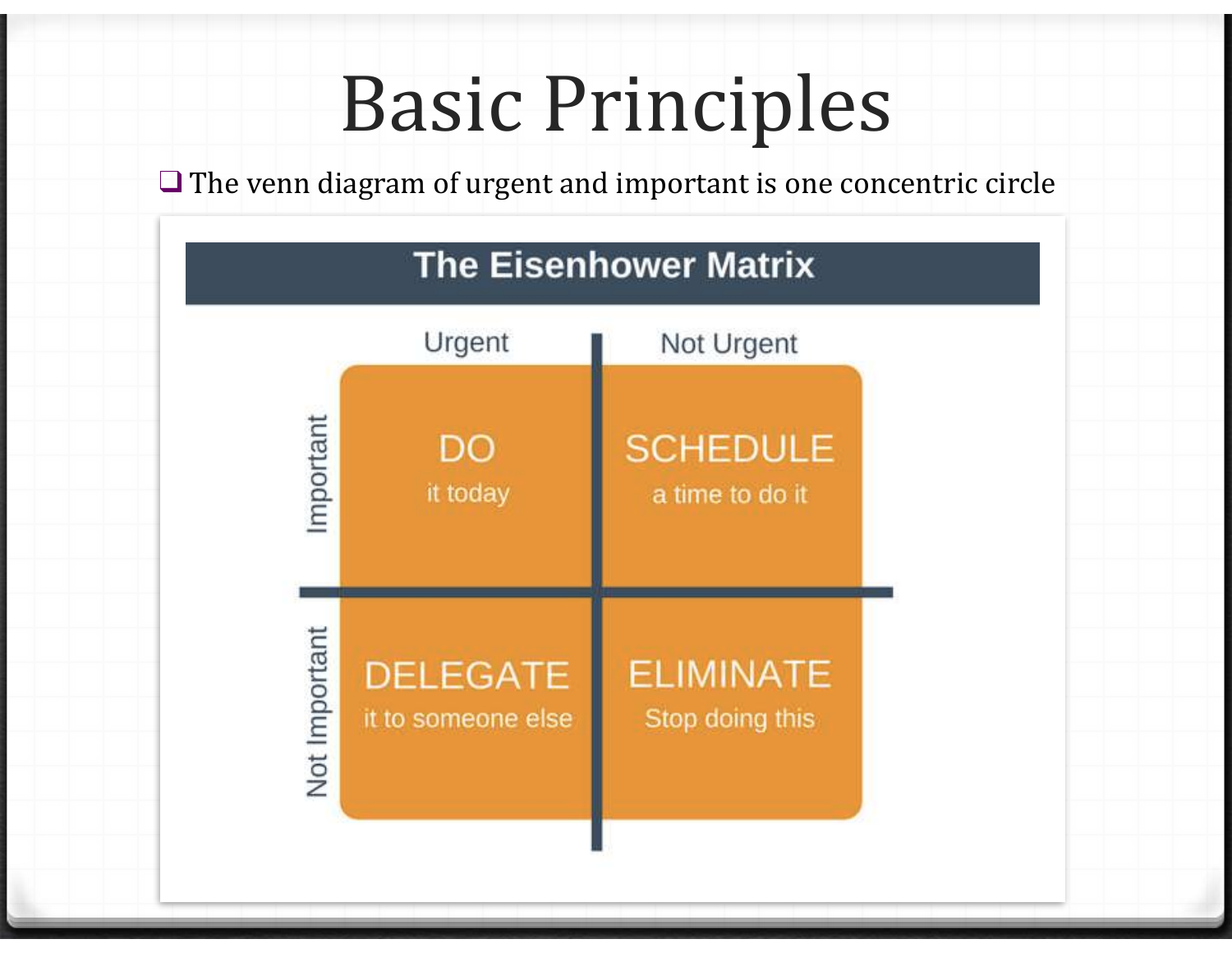#### Basic Principles

 $\Box$ Be mindful of history-heavy language and assumptions □Inattention vs. attention dysregulation □ Procrastination vs. avoidance □Dramatic vs. stimulus-seeking/emotion dysregulation  $\Box$ Noncompliant vs. struggling to organize the task  $\Box$  Resistant vs. difficulty with change (cognitive rigidity)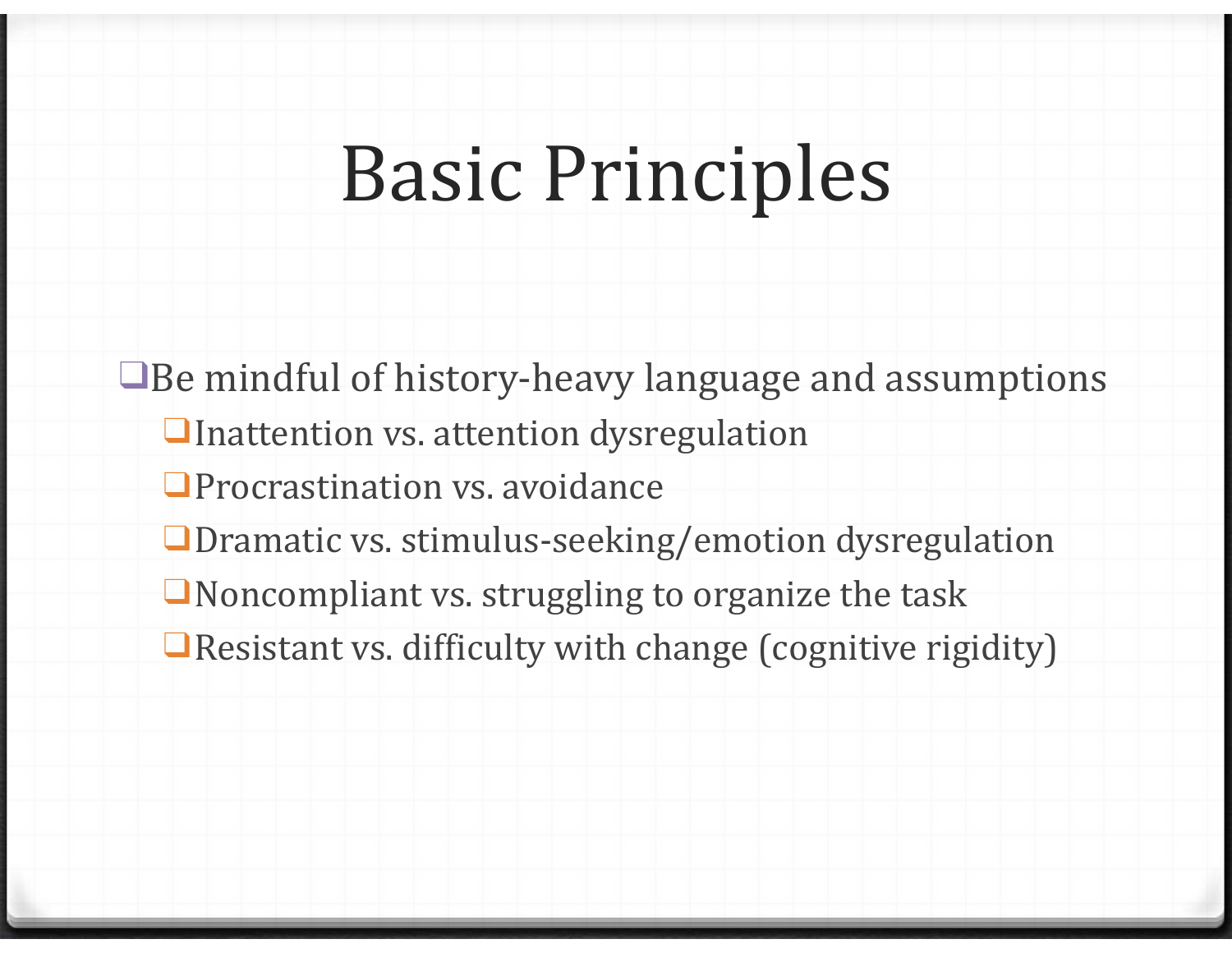#### Resources

 $\Box$ Additude Mag (additudemag.com)

□ "Driven to Distraction" by Ned Hallowell, MD

- □Youtube: HowToADHD
- ❑Bulletjournal.com
- □Adhddd.com (thoughtful comics about ADHD by an ADHDer)
- □CBT for Adult ADHD by Mary Solanto
- □Tackling Avoidance with Skills and Compassion (TASC) group at UCEBT

□For Kids:

- $\Box$  "On Task in a Box" by King, et al.
- □ For parents/teachers: Barkley, Tough Kid Series
- □ Wrightslaw.com (504 guide)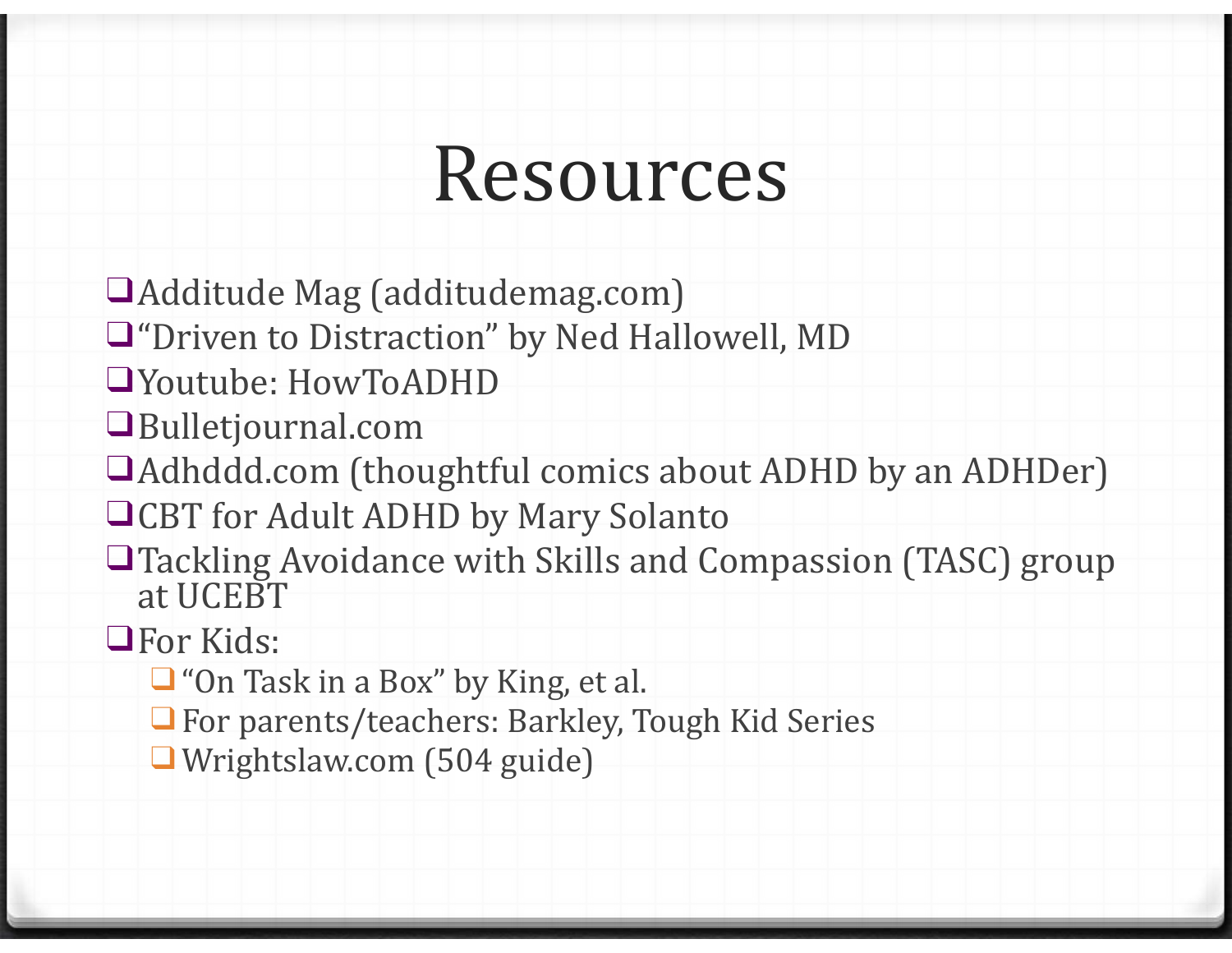### Questions

- □Thoughts about differentiating ADHD and childhood trauma
- $\Box$ Incorporating stimulant treatment with behavioral interventions
- $\Box$ Preferred way of including parents/families in ADHD treatment for teens
- $\Box$ Skills for supporting families when frustration is creating family friction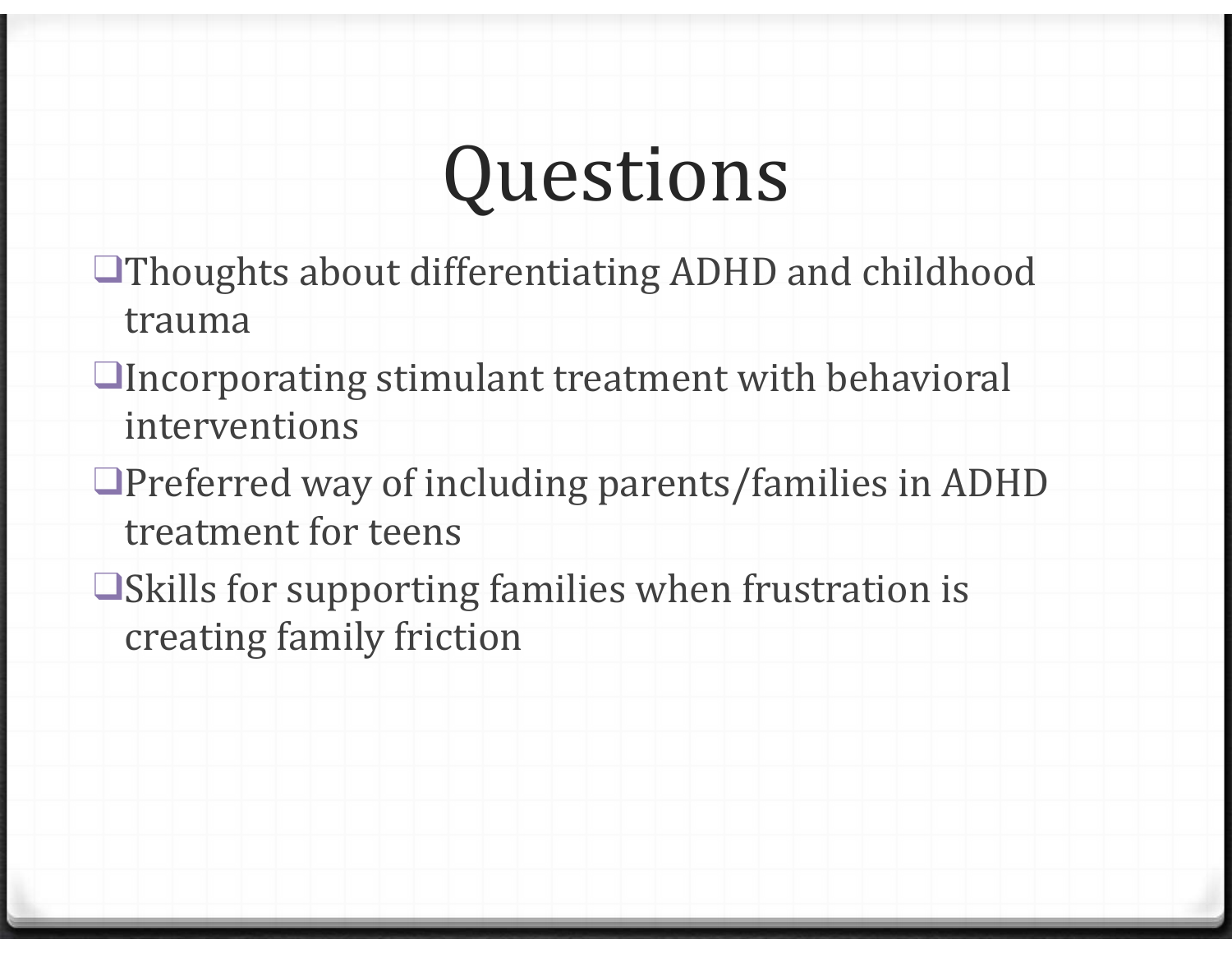# What do I wish parents and clinicians understood?

| Urgent                                                                                                                                                                                               | Less Urgent                                                                                                                                                                                      |
|------------------------------------------------------------------------------------------------------------------------------------------------------------------------------------------------------|--------------------------------------------------------------------------------------------------------------------------------------------------------------------------------------------------|
| Dialectic, not defect<br>$\bullet$<br>Your modeling IS the<br>intervention<br>Important<br>Rejection/self-judgment can<br>worsen symptoms<br>No silver bullets<br><b>Chronic stress</b><br>Get to it | Commonalities like<br>empathy and intolerance<br>for injustice<br>Individual cognitive profile<br><b>Common comorbidities</b><br><b>Accommodations in</b><br>school/work/treatment<br>Plan on it |
| Important<br>• Reduced consequence<br>encoding/prediction<br>Sleep problems<br>$\bullet$<br>ess<br>Know it                                                                                           | ADHD is for kids<br>ADHD is an excuse for meds<br>Meds are for the weak<br>ADHD comes from bad<br>parenting<br>Chuck it                                                                          |